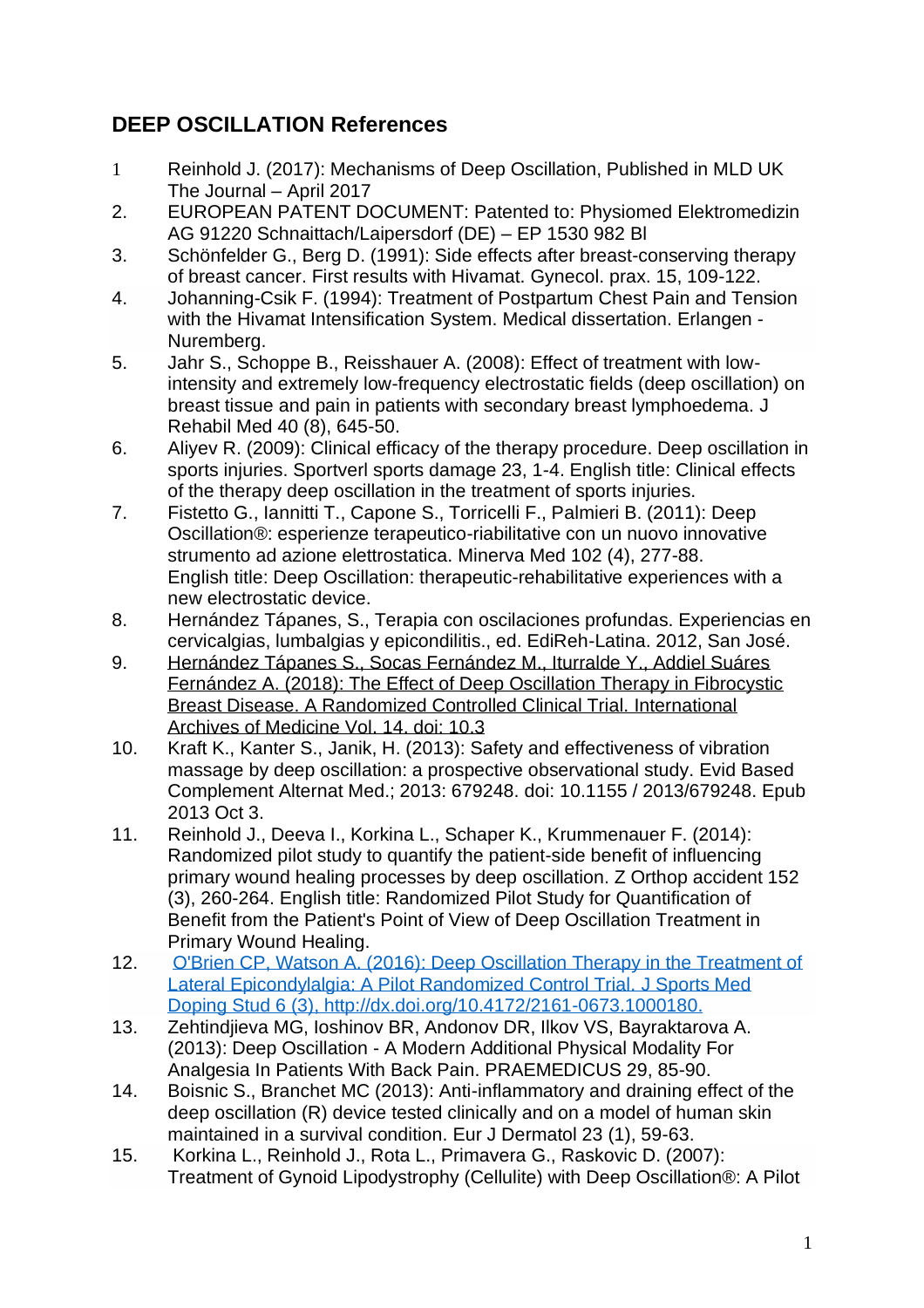Clinical Study. [29th Annual Meeting of The Bioelectromagnetics](https://www.physiomed.de/fileadmin/Files/Homepage/Backroom/Bibliografie_Tiefenoszillation/Studien/s_gb_DO_Korkina2007_cellulite_research_report.pdf)  Society. [Kanazawa, 2.](https://www.physiomed.de/fileadmin/Files/Homepage/Backroom/Bibliografie_Tiefenoszillation/Studien/s_gb_DO_Korkina2007_cellulite_research_report.pdf)

- 16. [Gasbarro V., Bartoletti R., Tsolaki E., Sileno S., Agnati M., Coen M., Conti M.,](http://www.physiopod.co.uk/assets/pdfs/s_gb_DO_Gasbarro2006b_lymphoedema_EJLRP_16.pdf)  [Bertaccini C. \(2006\): Ruolo dell'oscillazione profonda \(Hivamat® 200\) nel](http://www.physiopod.co.uk/assets/pdfs/s_gb_DO_Gasbarro2006b_lymphoedema_EJLRP_16.pdf)  [trattamento fisico del linfedema degli arti.](http://www.physiopod.co.uk/assets/pdfs/s_gb_DO_Gasbarro2006b_lymphoedema_EJLRP_16.pdf) La medicina estetica 30 (4), 473- [478. English title: The role of deep oscillation therapy \(Hivamat® 200\) in the](http://www.physiopod.co.uk/assets/pdfs/s_gb_DO_Gasbarro2006b_lymphoedema_EJLRP_16.pdf)  [physical treatment of the lymphoedema of the limbs.](http://www.physiopod.co.uk/assets/pdfs/s_gb_DO_Gasbarro2006b_lymphoedema_EJLRP_16.pdf)
- 17. [Teo I., Coulborn A., Munnoch DA \(2016\): Use of the HIVAMAT® 200 with](https://www.physiomed.de/fileadmin/Files/Homepage/Backroom/Bibliografie_Tiefenoszillation/Studien/s_gb_DO_Teo2016_lower-limb_lymphoedema_lipoedema_Journal_of_Lymphoedema_11_1.pdf)  [manual lymphatic drainage in the management of lower limb lymphoedema](https://www.physiomed.de/fileadmin/Files/Homepage/Backroom/Bibliografie_Tiefenoszillation/Studien/s_gb_DO_Teo2016_lower-limb_lymphoedema_lipoedema_Journal_of_Lymphoedema_11_1.pdf)  and lipoedema. [Journal of Lymphoedema 11 \(1\), 49-53.](https://www.physiomed.de/fileadmin/Files/Homepage/Backroom/Bibliografie_Tiefenoszillation/Studien/s_gb_DO_Teo2016_lower-limb_lymphoedema_lipoedema_Journal_of_Lymphoedema_11_1.pdf)
- 18. [Nourollahi S., Mondry TE, Fall KL \(2013\): Bucher's Broom and Selenium](https://www.physiomed.de/fileadmin/Files/Homepage/Backroom/Bibliografie_Tiefenoszillation/Studien/cspub_gb_DO_Nourollahi2013_lipedema_Altern_Integ_Med_2.pdf)  [Improve Lipedema: A Retrospective Case Study.](https://www.physiomed.de/fileadmin/Files/Homepage/Backroom/Bibliografie_Tiefenoszillation/Studien/cspub_gb_DO_Nourollahi2013_lipedema_Altern_Integ_Med_2.pdf) Aging Integ Med 2 (4), 119.
- 19. [Gao Y.-C., Peng C. C, Peng RY \(2015\): A long term chronic fibrotic adhesion](https://www.physiomed.de/fileadmin/Files/Homepage/Backroom/Bibliografie_Tiefenoszillation/Studien/s_gb_DO_Gao2015_fibrotic_adhesion_elbow_IJMRN5_2.pdf)  [of elbow muscles alleviated by applying hivamate 200 deep oscillation](https://www.physiomed.de/fileadmin/Files/Homepage/Backroom/Bibliografie_Tiefenoszillation/Studien/s_gb_DO_Gao2015_fibrotic_adhesion_elbow_IJMRN5_2.pdf)  therapy. [International Journal of Multidisciplinary Research and Development](https://www.physiomed.de/fileadmin/Files/Homepage/Backroom/Bibliografie_Tiefenoszillation/Studien/s_gb_DO_Gao2015_fibrotic_adhesion_elbow_IJMRN5_2.pdf)  [2 \(1\), 286-289.](https://www.physiomed.de/fileadmin/Files/Homepage/Backroom/Bibliografie_Tiefenoszillation/Studien/s_gb_DO_Gao2015_fibrotic_adhesion_elbow_IJMRN5_2.pdf)
- 20. [Mikhalchik E., Titkova S., Anurov M., Suprun M., Ivanova A., Trakhtman I.,](https://www.physiomed.de/fileadmin/Files/Homepage/Backroom/Bibliografie_Tiefenoszillation/Studien/s_gb_DO_Mikhalchik2005_blood_in_vitro_research_report.pdf)  [Reinhold J. \(2005\): Effects on blood parameters of deep oscillation.](https://www.physiomed.de/fileadmin/Files/Homepage/Backroom/Bibliografie_Tiefenoszillation/Studien/s_gb_DO_Mikhalchik2005_blood_in_vitro_research_report.pdf) 1st [International Conference on Skin and Environment.](https://www.physiomed.de/fileadmin/Files/Homepage/Backroom/Bibliografie_Tiefenoszillation/Studien/s_gb_DO_Mikhalchik2005_blood_in_vitro_research_report.pdf) Moscow-St. Petersburg, [59.](https://www.physiomed.de/fileadmin/Files/Homepage/Backroom/Bibliografie_Tiefenoszillation/Studien/s_gb_DO_Mikhalchik2005_blood_in_vitro_research_report.pdf)
- 21. Aliyev R., Mikus [EWS, Reinhold JG \(2008\): Highly significant therapeutic](https://www.physiomed.de/fileadmin/Files/Homepage/Backroom/Bibliografie_Tiefenoszillation/Studien/s_es_DO_Aliyev2008_endoprothesis_hip_Orthopaedische_Praxis_44_translation.pdf)  [success with DEEP OSCILLATION® in orthopedic rehabilitation.](https://www.physiomed.de/fileadmin/Files/Homepage/Backroom/Bibliografie_Tiefenoszillation/Studien/s_es_DO_Aliyev2008_endoprothesis_hip_Orthopaedische_Praxis_44_translation.pdf) Orthopedic [Practice 44, 448-453.](https://www.physiomed.de/fileadmin/Files/Homepage/Backroom/Bibliografie_Tiefenoszillation/Studien/s_es_DO_Aliyev2008_endoprothesis_hip_Orthopaedische_Praxis_44_translation.pdf)
- 22. [Hinman MR, Lundy R., Perry E., Robbins K., Quarter L. \(2013\): Comparative](https://www.physiomed.de/fileadmin/Files/Homepage/Backroom/Bibliografie_Tiefenoszillation/Studien/s_gb_DO_Hinman2013_extensibility_hamstring_Journal_of_Athletic_Medicine_1.pdf)  [Effect of Ultrasound and DEEP OSCILLATION® on the Extensibility of](https://www.physiomed.de/fileadmin/Files/Homepage/Backroom/Bibliografie_Tiefenoszillation/Studien/s_gb_DO_Hinman2013_extensibility_hamstring_Journal_of_Athletic_Medicine_1.pdf)  Hamstring Muscles. [Journal of Athletics Medicine 1 \(1\), 45-55.](https://www.physiomed.de/fileadmin/Files/Homepage/Backroom/Bibliografie_Tiefenoszillation/Studien/s_gb_DO_Hinman2013_extensibility_hamstring_Journal_of_Athletic_Medicine_1.pdf)
- 23. [Winkelmann Z.K., Roberts E.J., Games K.E. \(2018\): Acute Effects and](https://www.ncbi.nlm.nih.gov/pubmed/28714788)  [Perceptions of Deep Oscillation Therapy for Improving Hamstring](https://www.ncbi.nlm.nih.gov/pubmed/28714788)  [Flexibility.Journal of sport rehabilitation 2018 Jun 25:1-7. doi:](https://www.ncbi.nlm.nih.gov/pubmed/28714788)  [10.1123/jsr.2017-0044.](https://www.ncbi.nlm.nih.gov/pubmed/28714788)
- 24. [Hernández Tápanes S. et al \(2009\): Value of deep oscillation therapy in the](http://www.physiopod.co.uk/assets/pdfs/s_gb_DO_Solangel2010_burns.pdf)  [healing of AB burns, Cuban Journal of Physical Medicine &Rehabilitation](http://www.physiopod.co.uk/assets/pdfs/s_gb_DO_Solangel2010_burns.pdf)  RNPS 2244- FOLIO 148- [ISSN 2078-7162 Rev Cub MFR v.2 n.1 City of La](http://www.physiopod.co.uk/assets/pdfs/s_gb_DO_Solangel2010_burns.pdf)  [Havana Jan-June 2010.](http://www.physiopod.co.uk/assets/pdfs/s_gb_DO_Solangel2010_burns.pdf)
- 25. [Mikhalchik E., Titkova S., Anurov M., Suprun M., Ivanova A., Trakhtman I.,](https://www.physiomed.de/fileadmin/Files/Homepage/Backroom/Bibliografie_Tiefenoszillation/Studien/s_gb_DO_Mikhalchik2005_excisional_wound__animal__research_report.pdf)  [Reinhold J. \(2005\): Wound Healing Effects of Deep Oscillation.](https://www.physiomed.de/fileadmin/Files/Homepage/Backroom/Bibliografie_Tiefenoszillation/Studien/s_gb_DO_Mikhalchik2005_excisional_wound__animal__research_report.pdf) 1st [International Conference on Skin and Environment.](https://www.physiomed.de/fileadmin/Files/Homepage/Backroom/Bibliografie_Tiefenoszillation/Studien/s_gb_DO_Mikhalchik2005_excisional_wound__animal__research_report.pdf) Moscow-St. Petersburg, [71.](https://www.physiomed.de/fileadmin/Files/Homepage/Backroom/Bibliografie_Tiefenoszillation/Studien/s_gb_DO_Mikhalchik2005_excisional_wound__animal__research_report.pdf)
- 26. [Trybulsky, R., Using Deep Oscillation system in the treatment of wounds.](https://www.physiomed.de/fileadmin/Files/Homepage/Backroom/Bibliografie_Tiefenoszillation/Studien/cspub_es_DO_Trybulski2008_secondary_woundhealing_REHABILITACJA_W_PRAKTYCE_1_translation.pdf)  [Rehabilitacja w Praktyce, 2008. 1: p. 28-33.](https://www.physiomed.de/fileadmin/Files/Homepage/Backroom/Bibliografie_Tiefenoszillation/Studien/cspub_es_DO_Trybulski2008_secondary_woundhealing_REHABILITACJA_W_PRAKTYCE_1_translation.pdf)
- 27. [Turova, E.A., Konchugova, T. V., Balaban, E. I., Fadeeva, N. I., Golovach, A.](https://www.ncbi.nlm.nih.gov/pubmed/?term=The+application+of+a+pulsed+low-frequency+electrostatic+field+for+the+prevention+of+premature+ageing)  [V., Teniaeva, E. A., \(2012\): The application of a pulsed low-frequency](https://www.ncbi.nlm.nih.gov/pubmed/?term=The+application+of+a+pulsed+low-frequency+electrostatic+field+for+the+prevention+of+premature+ageing)  [electrostatic field for the prevention of premature ageing. Vopr Kurortol](https://www.ncbi.nlm.nih.gov/pubmed/?term=The+application+of+a+pulsed+low-frequency+electrostatic+field+for+the+prevention+of+premature+ageing)  [Fizioter Lech Fiz Kult, 2012\(6\): p. 9-11.](https://www.ncbi.nlm.nih.gov/pubmed/?term=The+application+of+a+pulsed+low-frequency+electrostatic+field+for+the+prevention+of+premature+ageing)
- 28. [von Stengel S., Teschler M., Weissenfels A., Willert S., Kemmler W. \(2018\):](https://www.ncbi.nlm.nih.gov/pubmed/30662504)  [Effect of Deep Oscillation as a Recovery Method after Fatiguing Soccer](https://www.ncbi.nlm.nih.gov/pubmed/30662504)  [Training: A Randomized Cross-Over Study, Journal of Exercise Science and](https://www.ncbi.nlm.nih.gov/pubmed/30662504)  [Fitness, doi:10.1016/j.jesf.2018.10.004.](https://www.ncbi.nlm.nih.gov/pubmed/30662504)
- 29. [Trybulski, R., Zebrowska, A., Marcol, W., Roczniok, R., Kepa, K., Kiljanski,](https://www.physiomed.de/fileadmin/Files/Homepage/Backroom/Bibliografie_Tiefenoszillation/Studien/s_gb_DO_Trybulski2016_muscular_fatigue_fizjoterapia_polska_2_16.pdf) [M., Application of Deep Oscillation and Electric Stimulation in Smooth](https://www.physiomed.de/fileadmin/Files/Homepage/Backroom/Bibliografie_Tiefenoszillation/Studien/s_gb_DO_Trybulski2016_muscular_fatigue_fizjoterapia_polska_2_16.pdf)